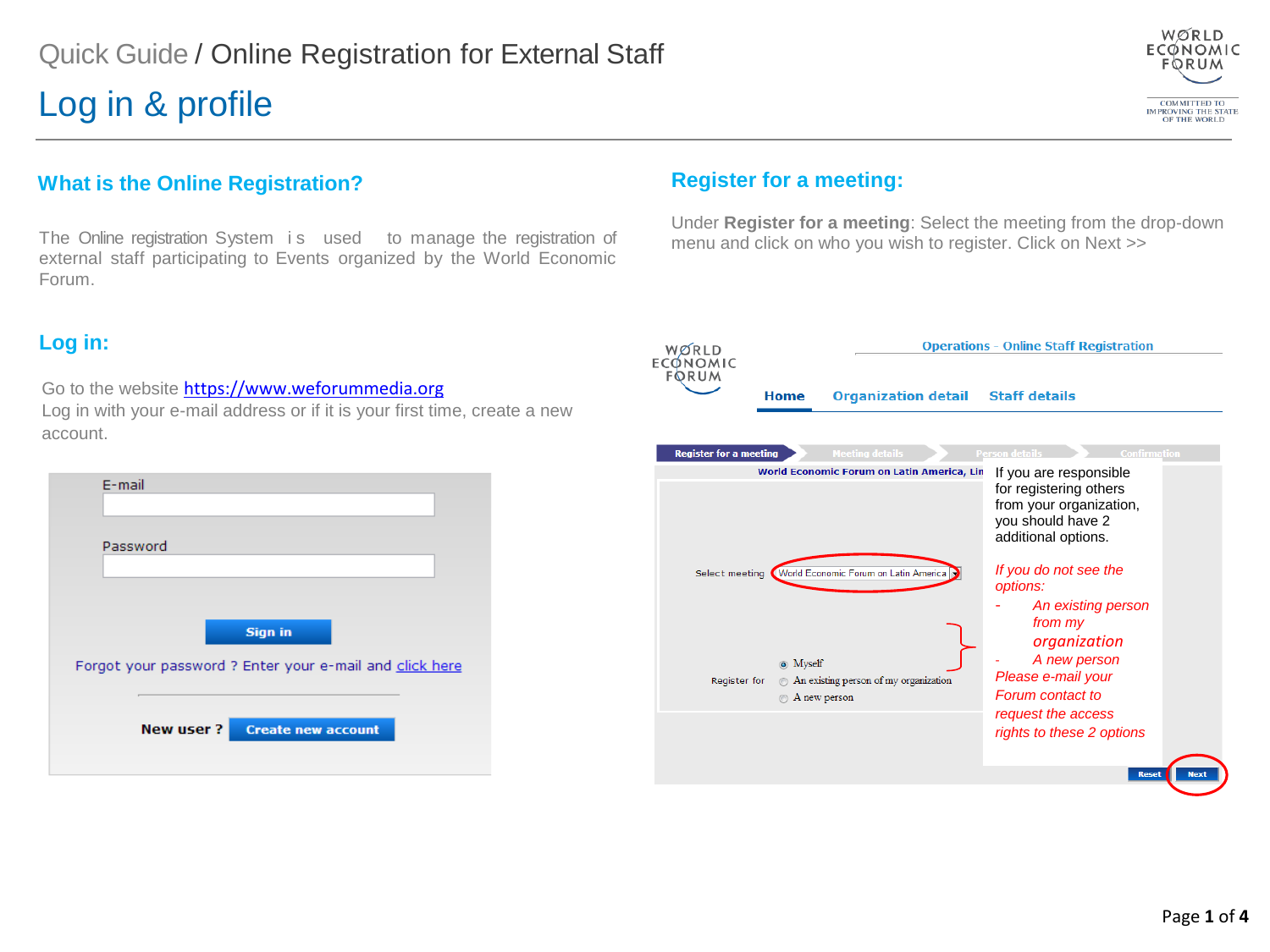# Complete & Check information



## **Complete the Operational dates and Role:**

Under **Meeting details**:

- 1. Complete the operational dates according to the days that you will work on site as communicated by your Forum contact or as specified in your contract.
- 2. Role: complete with your precise function on site during the meeting – for example "catering coordinator" and not just "coordinator"

### **Update your personal data:**

Under **Personal details**: complete all relevant fields, upload a photo and pay special attention to mandatory fields indicated with an asterisk.

PLEASE NOTE ALL STAFF MUST BE AGED OVER 18 YEARS OLD ON THE DATE THEY START WORK FOR THE EVENT

Photo: must be a jpg file, max 50 KB in colour, neutral coloured background, no sun-glasses, no hat

Click on **Next >>**

| <b>Meeting details</b><br><b>Register for a meeting</b><br>Please provide person details<br>Organization Test<br>Title $(*)$ Mrs. $\blacktriangleright$<br>Postion (*) Senior Manager<br>First name (*) Sophie | <b>Person details</b><br><b>Confirmation</b><br>World Economic Forum on Latin America, Lima, Peru, April 22 25 2013<br>Picture (max 3 Mo)<br>$(*)$ |
|----------------------------------------------------------------------------------------------------------------------------------------------------------------------------------------------------------------|----------------------------------------------------------------------------------------------------------------------------------------------------|
| Family name (*) Roach                                                                                                                                                                                          |                                                                                                                                                    |
|                                                                                                                                                                                                                | Choose File   No file chosen                                                                                                                       |
| Te)<br>31/12/1974<br>Date of birth (*)<br>(dd/mm/yyyy)                                                                                                                                                         | Place of birth (*)<br>Norway<br>۰                                                                                                                  |
| ID Document (*)                                                                                                                                                                                                | Type document (*)<br>$\Box$<br>$\overline{\phantom{a}}$                                                                                            |
| Document delivery date                                                                                                                                                                                         | Document expiry date (*)                                                                                                                           |
| Document Nationality (*)                                                                                                                                                                                       | $\mathbf{v}$                                                                                                                                       |
|                                                                                                                                                                                                                |                                                                                                                                                    |
|                                                                                                                                                                                                                |                                                                                                                                                    |
|                                                                                                                                                                                                                |                                                                                                                                                    |
|                                                                                                                                                                                                                |                                                                                                                                                    |
| <b>Personnal Address</b>                                                                                                                                                                                       |                                                                                                                                                    |

### Click on **Next >>**

| <b>Register for a meeting</b>  | <b>Meeting details</b>                                                | <b>Person details</b> |                               | <b>Confirmation</b> |
|--------------------------------|-----------------------------------------------------------------------|-----------------------|-------------------------------|---------------------|
|                                | World Economic Forum on Latin America, Lima, Peru, April 23 - 25 2013 |                       |                               |                     |
|                                |                                                                       |                       |                               |                     |
| Please provide meeting details |                                                                       |                       |                               |                     |
|                                |                                                                       |                       |                               |                     |
|                                |                                                                       |                       |                               |                     |
| Operational from (*)           | <b>TA</b>                                                             | To $(*)$              | ma i                          |                     |
|                                | (dd/mm/yyyy)                                                          |                       | (dd/mm/yyyy)                  |                     |
| Role $(*)$                     |                                                                       |                       |                               |                     |
|                                |                                                                       |                       |                               |                     |
|                                |                                                                       |                       |                               |                     |
|                                |                                                                       |                       |                               |                     |
|                                |                                                                       |                       | <b>Cancel</b><br><b>Reset</b> | << Back<br>Next     |
|                                |                                                                       |                       |                               |                     |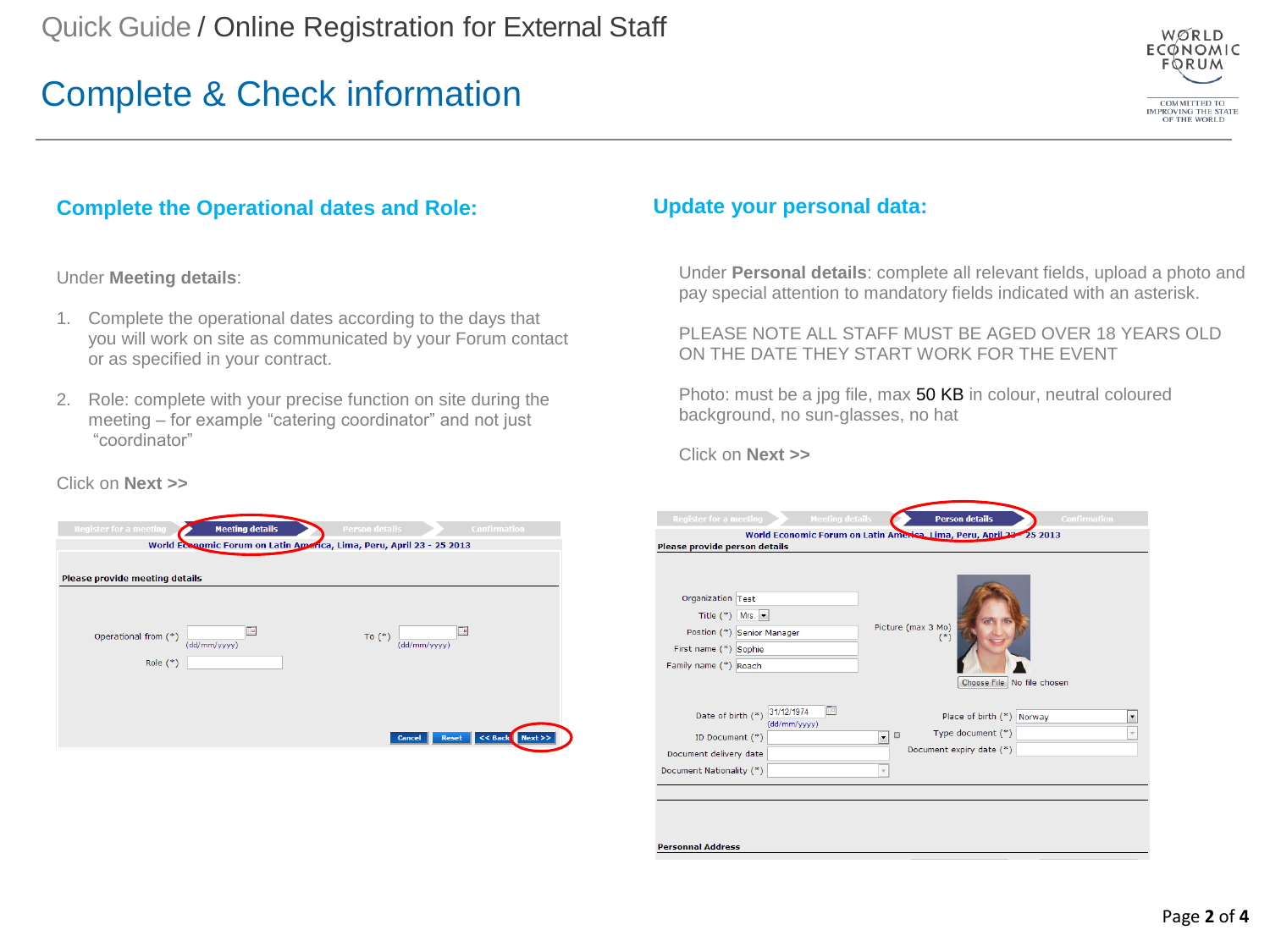# Complete & Check information



### **Check all data**:

You will then proceed to the **Confirmation** page to check all the data. Click on **<< Back** should you need to edit anything.

When you are happy with the registration, click on **Submit for approval.**



## **Additional tabs:**

Under the **Home** page – you may see your current registrations:

#### My company current registrations

| Show 10<br>entries<br>$\mathbf{r}$    |                 |               |               |
|---------------------------------------|-----------------|---------------|---------------|
| <b>Meeting</b>                        | Person          | <b>Status</b> | <b>Action</b> |
| World Economic Forum on Latin America | Dr. woody brown | Incomplete    | E             |
| World Economic Forum on Latin America | Mrs. Dani Roach | Approved      |               |
| Showing 1 to 2 of 2 entries           | First           |               | Last          |

NB The definition of registration status:

- **INCOMPLETE** = "something is wrong" (photo quality, error in ID number etc.)
- **APPROVED** = "the data (date of birth, ID number) etc. has been checked "
- **EXPORTED** = "registration has been accepted and a badge will be produced"